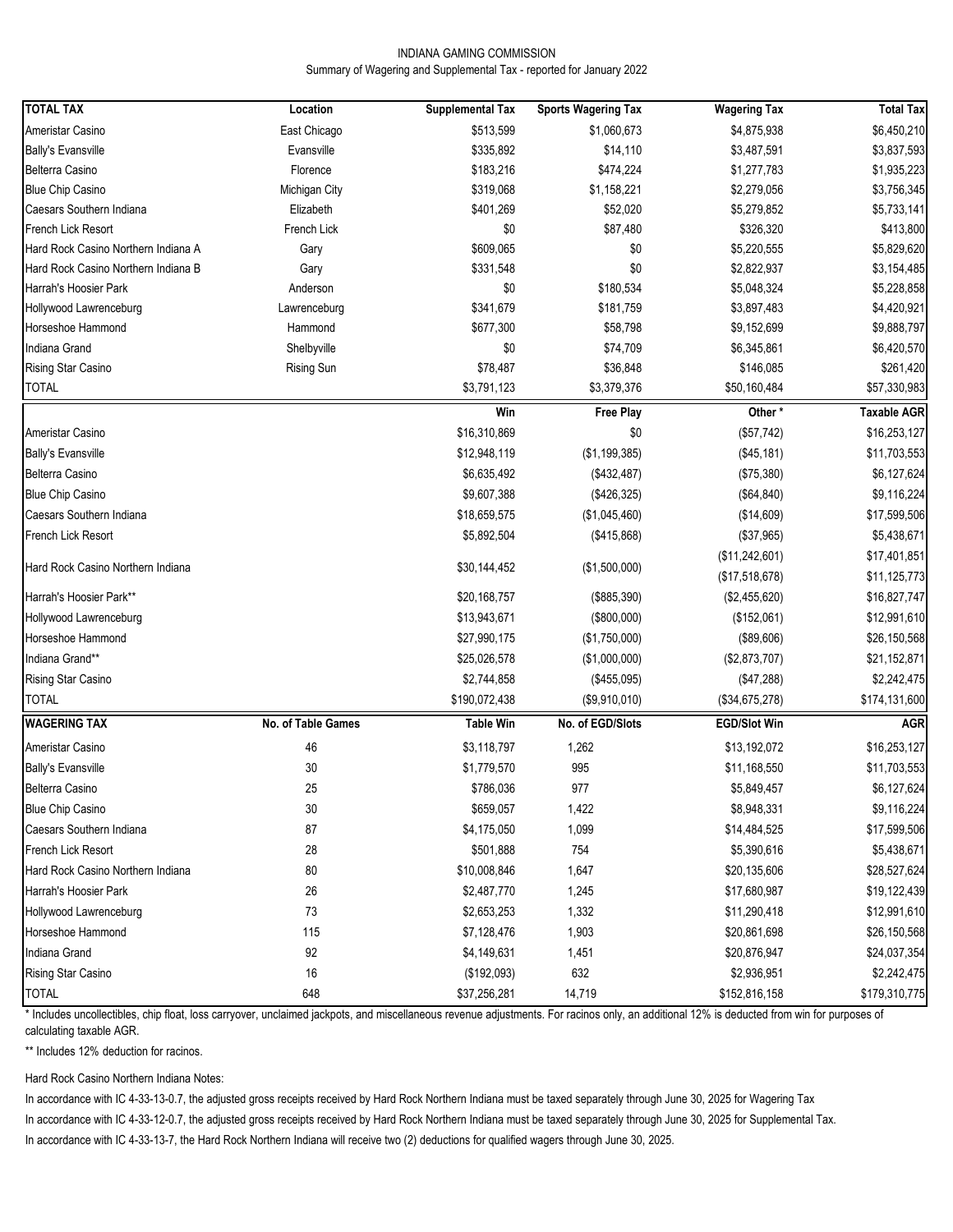# INDIANA GAMING COMMISSION

# YTD Summary - as of January 2022

| YEAR TO DATE                        | <b>YTD Supplemental Tax</b> | <b>YTD Sports WageringTax</b> | <b>YTD Wagering Tax</b> | <b>YTD Total Tax</b> |
|-------------------------------------|-----------------------------|-------------------------------|-------------------------|----------------------|
| Ameristar Casino                    | \$4,096,948                 | \$5,554,382                   | \$30,145,078            | \$39,796,408         |
| <b>Bally's Evansville</b>           | \$2,474,917                 | \$214,974                     | \$17,119,541            | \$19,809,432         |
| Belterra Casino                     | \$1,526,573                 | \$2,499,982                   | \$7,764,526             | \$11,791,081         |
| <b>Blue Chip Casino</b>             | \$2,624,647                 | \$6,277,913                   | \$13,747,479            | \$22,650,039         |
| Caesars Southern Indiana            | \$3,043,167                 | \$180,904                     | \$31,291,668            | \$34,515,739         |
| French Lick Resort                  | \$0                         | \$543,114                     | \$1,451,850             | \$1,994,964          |
| Hard Rock Casino Northern Indiana A | \$4,433,017                 | \$0                           | \$29,247,288            | \$33,680,305         |
| Hard Rock Casino Northern Indiana B | \$2,413,139                 | \$0                           | \$9,918,348             | \$12,331,487         |
| Harrah's Hoosier Park               | \$0                         | \$992,768                     | \$32,137,183            | \$33,129,951         |
| Hollywood Lawrenceburg              | \$2,410,556                 | \$2,127,012                   | \$18,746,842            | \$23,284,410         |
| Horseshoe Hammond                   | \$5,467,384                 | \$377,123                     | \$57,633,562            | \$63,478,069         |
| Indiana Grand                       | \$0                         | \$425,804                     | \$43,035,352            | \$43,461,156         |
| <b>Rising Star Casino</b>           | \$919,341                   | \$238,407                     | \$758,348               | \$1,916,096          |
| <b>TOTAL</b>                        | \$29,409,689                | \$19,432,383                  | \$292,997,065           | \$341,839,137        |
| <b>YTD DEDUCTIONS</b>               |                             |                               |                         | <b>YTD Free Play</b> |
| Ameristar Casino                    |                             |                               |                         | (\$9,000,000)        |
| <b>Bally's Evansville</b>           |                             |                               |                         | (\$7,293,949)        |
| Belterra Casino                     |                             |                               |                         | (\$3,513,059)        |
| <b>Blue Chip Casino</b>             |                             |                               |                         | (\$7,000,000)        |
| Caesars Southern Indiana            |                             |                               |                         | (\$7,382,985)        |
| French Lick Resort                  |                             |                               |                         | (\$3,098,806)        |
| Hard Rock Casino Northern Indiana   |                             |                               |                         | (\$10,490,000)       |
| Harrah's Hoosier Park               |                             |                               |                         | (\$6,315,021)        |
| Hollywood Lawrenceburg              |                             |                               |                         | (\$9,000,000)        |
| Horseshoe Hammond                   |                             |                               |                         | (\$10,750,000)       |
| Indiana Grand                       |                             |                               |                         | (\$7,000,000)        |
| Rising Star Casino                  |                             |                               |                         | (\$455,095)          |
| <b>TOTAL</b>                        |                             |                               |                         | (\$81,298,916)       |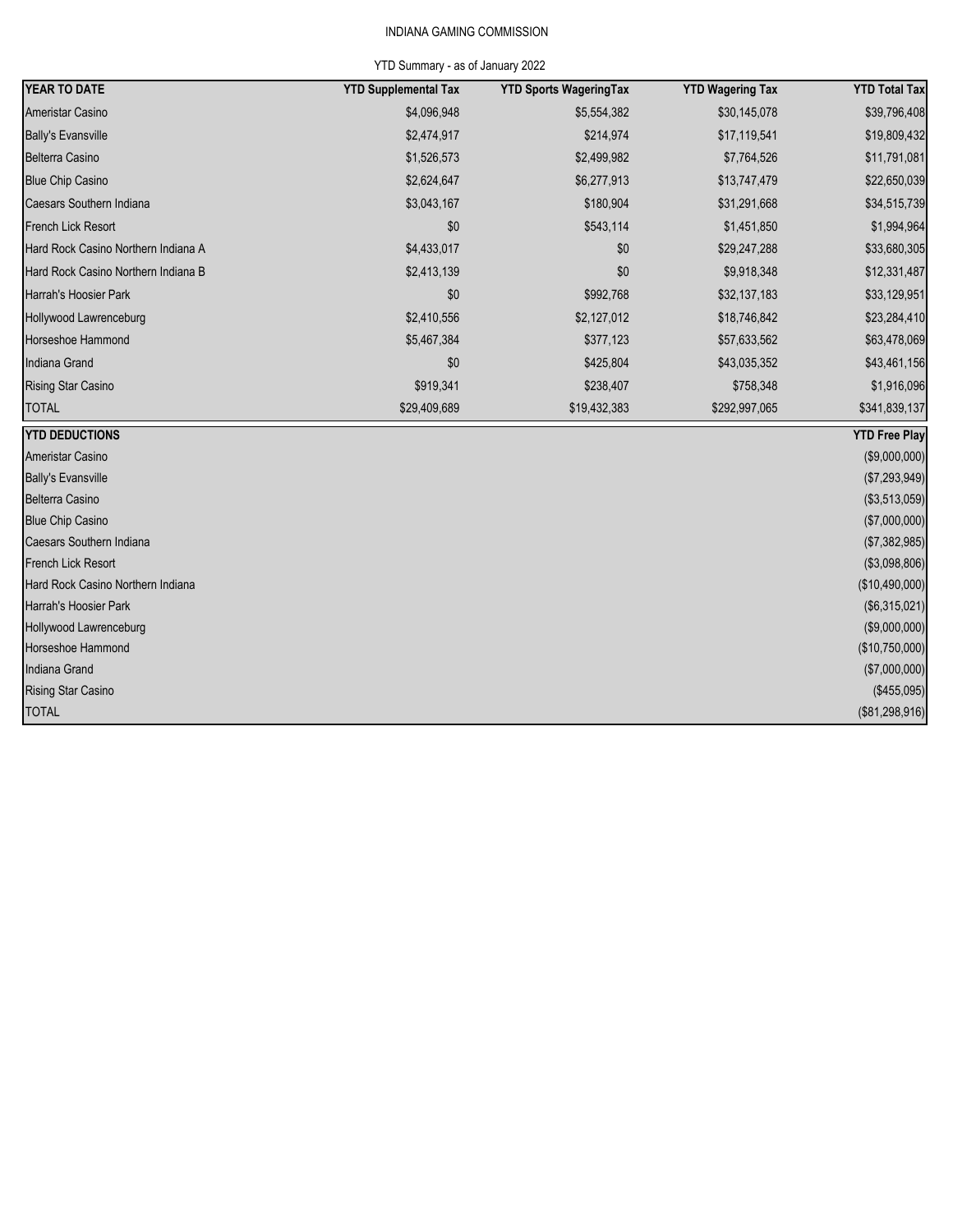|                      | NORTHERN LICENSEES      |                         |                                          |                          |  |  |  |
|----------------------|-------------------------|-------------------------|------------------------------------------|--------------------------|--|--|--|
| UNITS*               | <b>Ameristar Casino</b> | <b>Blue Chip Casino</b> | <b>Hard Rock Casino Northern Indiana</b> | <b>Horseshoe Hammond</b> |  |  |  |
| Baccarat             | 20                      | $\overline{2}$          | 26                                       | 27                       |  |  |  |
| Big Six              | N/A                     | N/A                     | N/A                                      | 0                        |  |  |  |
| Blackjack            | 15                      | 17                      | 28                                       | 39                       |  |  |  |
| Craps                | $\overline{2}$          | $\overline{2}$          | 6                                        | 9                        |  |  |  |
| Non Traditional      | N/A                     | N/A                     | N/A                                      | 1                        |  |  |  |
| Poker - House Banked | 5                       | 5                       | 14                                       | 18                       |  |  |  |
| Poker Room           | N/A                     | 0                       | N/A                                      | 11                       |  |  |  |
| Roulette             | 4                       | 4                       | 6                                        | 10                       |  |  |  |
| <b>TOTAL</b>         | 46                      | 30                      | 80                                       | 115                      |  |  |  |
| <b>DROP</b>          | <b>Ameristar Casino</b> | <b>Blue Chip Casino</b> | Hard Rock Casino Northern Indiana        | <b>Horseshoe Hammond</b> |  |  |  |
| Baccarat             | \$12,537,795            | \$6,295                 | \$29,850,489                             | \$10,353,265             |  |  |  |
| Big Six              | N/A                     | N/A                     | N/A                                      | \$0                      |  |  |  |
| Blackjack            | \$7,037,918             | \$1,570,269             | \$7,933,847                              | \$7,718,660              |  |  |  |
| Craps                | \$1,999,183             | \$752,241               | \$3,909,556                              | \$3,878,727              |  |  |  |
| Non Traditional      | N/A                     | N/A                     | N/A                                      | \$0                      |  |  |  |
| Poker - House Banked | \$1,119,581             | \$779,259               | \$4,040,468                              | \$3,843,216              |  |  |  |
| Poker Room           | N/A                     | \$0                     | N/A                                      | \$315,109                |  |  |  |
| Roulette             | \$1,738,035             | \$413,682               | \$3,692,507                              | \$3,503,662              |  |  |  |
| <b>TOTAL</b>         | \$24,432,512            | \$3,521,746             | \$49,426,867                             | \$29,612,639             |  |  |  |
| Win                  | <b>Ameristar Casino</b> | <b>Blue Chip Casino</b> | Hard Rock Casino Northern Indiana        | <b>Horseshoe Hammond</b> |  |  |  |
| Baccarat             | \$1,110,302             | (\$10,801)              | \$6,045,967                              | \$2,299,610              |  |  |  |
| Big Six              | N/A                     | N/A                     | N/A                                      | \$0                      |  |  |  |
| Blackjack            | \$1,021,892             | \$223,358               | \$1,728,923                              | \$1,557,596              |  |  |  |
| Craps                | \$344,174               | \$197,288               | \$941,947                                | \$817,532                |  |  |  |
| Non Traditional      | N/A                     | N/A                     | N/A                                      | \$0                      |  |  |  |
| Poker - House Banked | \$247,199               | \$171,145               | \$550,012                                | \$1,247,938              |  |  |  |
| Poker Room           | N/A                     | \$0                     | N/A                                      | \$315,109                |  |  |  |
| Roulette             | \$395,231               | \$78,068                | \$741,998                                | \$890,691                |  |  |  |
| <b>TOTAL</b>         | \$3,118,798             | \$659,058               | \$10,008,847                             | \$7,128,476              |  |  |  |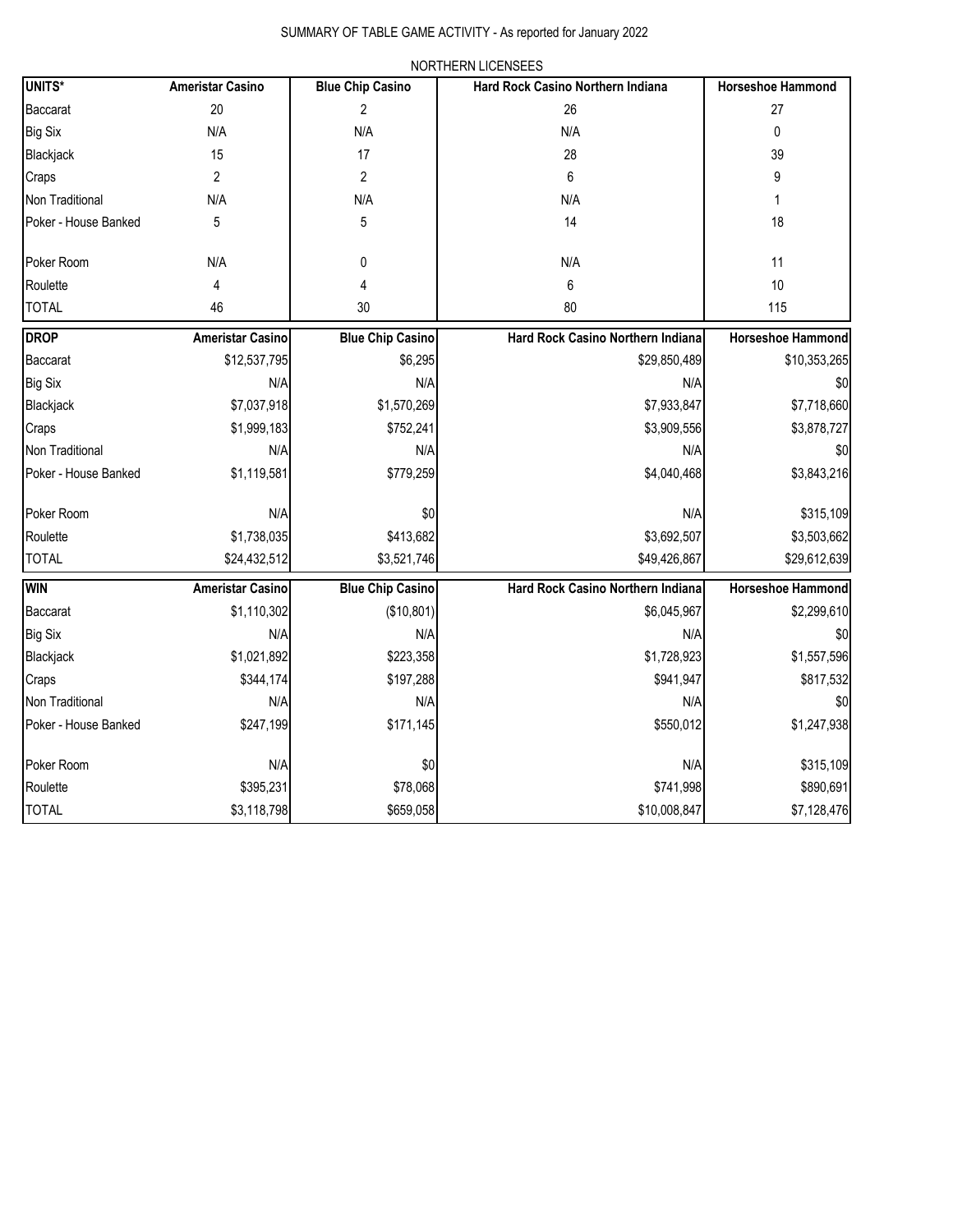SUMMARY OF TABLE GAME ACTIVITY - As reported for January 2022

|                         |                           | SOUTHERN LICENSEES     |                                    |                           |                                           |                           |
|-------------------------|---------------------------|------------------------|------------------------------------|---------------------------|-------------------------------------------|---------------------------|
| UNITS*                  | <b>Bally's Evansville</b> | <b>Belterra Casino</b> | <b>Caesars Southern</b><br>Indiana | <b>French Lick Resort</b> | <b>Hollywood Lawrenceburg</b>             | <b>Rising Star Casino</b> |
| Baccarat                | $\overline{2}$            | 1                      | 5                                  | $\mathbf{1}$              | $\overline{4}$                            | N/A                       |
| Big Six                 | N/A                       | N/A                    | N/A                                | N/A                       | N/A                                       | N/A                       |
| Blackjack               | 16                        | 11                     | 42                                 | 17                        | 39                                        | 8                         |
| Craps                   | $\overline{2}$            | 4                      | 5                                  | 3                         | 5                                         | $\overline{2}$            |
| Non Traditional         | N/A                       | N/A                    | N/A                                | N/A                       | N/A                                       | N/A                       |
| Poker - House<br>Banked | $\overline{7}$            | 6                      | 14                                 | 4                         | $\overline{7}$                            | 5                         |
| Poker Room              | 0                         | 0                      | 16                                 | N/A                       | 13                                        | N/A                       |
| Roulette                | 3                         | 3                      | 5                                  | 3                         | 5                                         | 1                         |
| <b>TOTAL</b>            | 30                        | 25                     | 87                                 | 28                        | 73                                        | 16                        |
| <b>DROP</b>             | <b>Bally's Evansville</b> | <b>Belterra Casino</b> | <b>Caesars Southern</b><br>Indiana |                           | French Lick Resort Hollywood Lawrenceburg | <b>Rising Star Casino</b> |
| Baccarat                | \$388,419                 | \$5,000                | \$1,758,584                        | \$0                       | \$799,327                                 | N/A                       |
| <b>Big Six</b>          | N/A                       | N/A                    | N/A                                | N/A                       | N/A                                       | N/A                       |
| Blackjack               | \$3,628,969               | \$1,946,963            | \$9,136,015                        | \$1,704,356               | \$6,546,143                               | \$499,802                 |
| Craps                   | \$1,252,525               | \$1,353,461            | \$3,366,122                        | \$591,544                 | \$1,889,795                               | \$605,332                 |
| Non Traditional         | N/A                       | N/A                    | N/A                                | N/A                       | N/A                                       | N/A                       |
| Poker - House<br>Banked | \$1,559,593               | \$657,388              | \$3,048,543                        | \$827,197                 | \$1,027,975                               | \$236,434                 |
| Poker Room              | \$0                       | \$0                    | \$364,163                          | N/A                       | \$70,042                                  | N/A                       |
| Roulette                | \$906,869                 | \$269,548              | \$2,257,578                        | \$340,861                 | \$1,591,499                               | \$110,822                 |
| <b>TOTAL</b>            | \$7,736,375               | \$4,232,360            | \$19,931,005                       | \$3,463,958               | \$11,924,781                              | \$1,452,390               |
| <b>WIN</b>              | <b>Bally's Evansville</b> | <b>Belterra Casino</b> | <b>Caesars Southern</b><br>Indiana |                           | French Lick Resort Hollywood Lawrenceburg | <b>Rising Star Casino</b> |
| Baccarat                | \$69,090                  | \$1,357                | \$389,676                          | \$0                       | \$69,166                                  | N/A                       |
| <b>Big Six</b>          | N/A                       | N/A                    | N/A                                | N/A                       | N/A                                       | N/A                       |
| Blackjack               | \$627,049                 | \$291,584              | \$1,574,191                        | \$203,880                 | \$1,406,888                               | (\$67,338)                |
| Craps                   | \$236,753                 | \$173,531              | \$570,024                          | \$55,699                  | \$429,106                                 | (\$204,787)               |
| Non Traditional         | N/A                       | N/A                    | N/A                                | N/A                       | N/A                                       | N/A                       |
| Poker - House<br>Banked | \$593,426                 | \$250,239              | \$778,001                          | \$166,761                 | \$352,043                                 | \$44,895                  |
| Poker Room              | \$0                       | \$0                    | \$364,163                          | N/A                       | \$70,042                                  | N/A                       |
| Roulette                | \$253,252                 | \$69,325               | \$498,995                          | \$75,548                  | \$326,009                                 | \$35,137                  |
| <b>TOTAL</b>            | \$1,779,570               | \$786,036              | \$4,175,050                        | \$501,888                 | \$2,653,254                               | (\$192,093)               |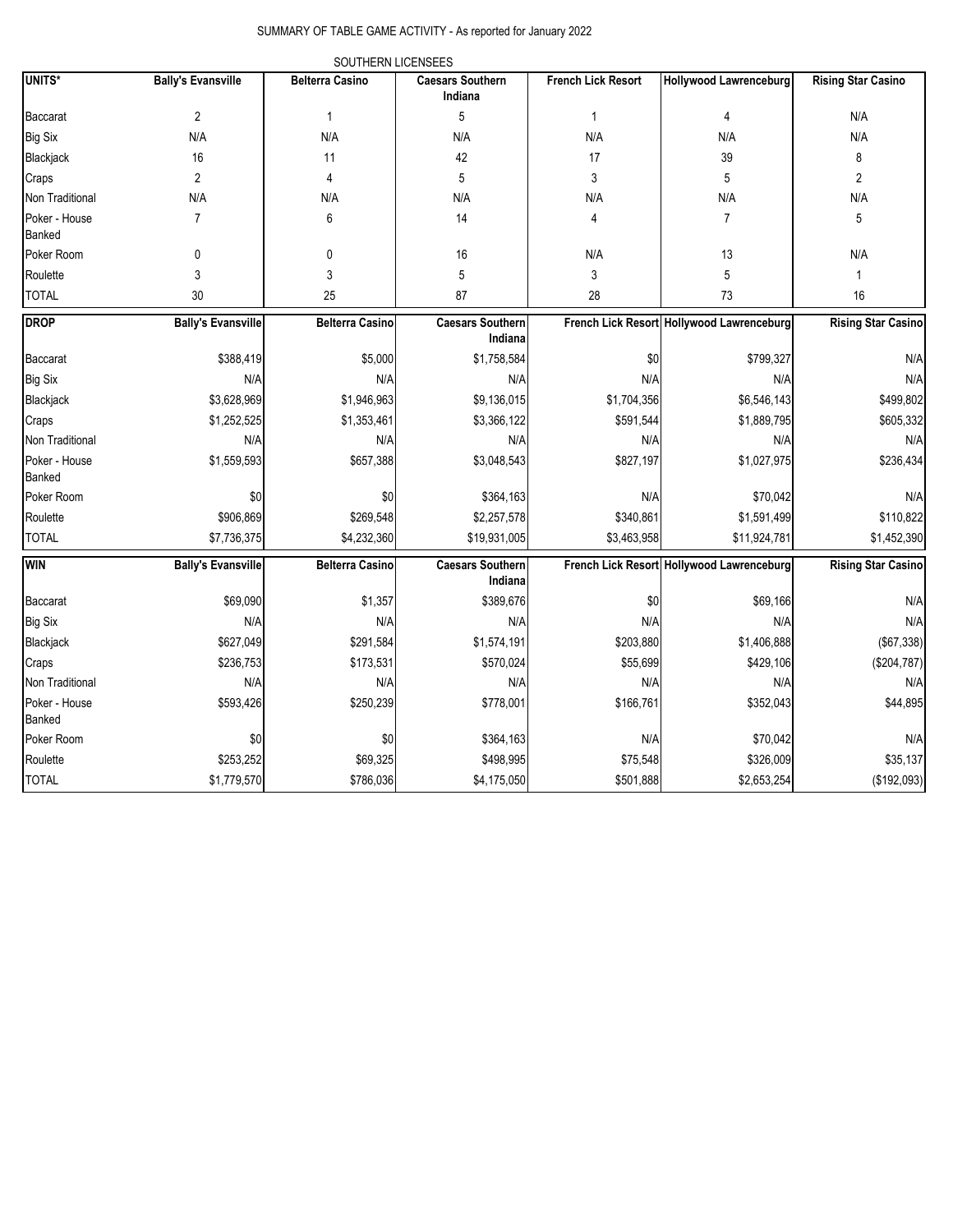OTHER LICENSEES

| UNITS*               | Harrah's Hoosier Park        | <b>Indiana Grand</b> |
|----------------------|------------------------------|----------------------|
| Baccarat             | $\overline{2}$               | 7                    |
| <b>Big Six</b>       | N/A                          | N/A                  |
| Blackjack            | 14                           | 38                   |
| Craps                | $\overline{2}$               | 6                    |
| Non Traditional      | N/A                          | N/A                  |
| Poker - House Banked | 6                            | 14                   |
|                      |                              |                      |
| Poker Room           | N/A                          | 20                   |
| Roulette             | 2                            | $\overline{7}$       |
| <b>TOTAL</b>         | 26                           | 92                   |
| <b>DROP</b>          | <b>Harrah's Hoosier Park</b> | <b>Indiana Grand</b> |
| Baccarat             | \$1,873,539                  | \$3,112,884          |
| <b>Big Six</b>       | N/A                          | N/A                  |
| Blackjack            | \$4,618,094                  | \$4,979,473          |
| Craps                | \$939,961                    | \$1,931,129          |
| Non Traditional      | N/A                          | N/A                  |
| Poker - House Banked | \$1,186,055                  | \$2,730,592          |
|                      |                              |                      |
| Poker Room           | N/A                          | \$179,582            |
| Roulette             | \$696,001                    | \$1,640,486          |
| <b>TOTAL</b>         | \$9,313,650                  | \$14,574,146         |
| <b>WIN</b>           | Harrah's Hoosier Park        | <b>Indiana Grand</b> |
| Baccarat             | \$455,685                    | \$334,976            |
| <b>Big Six</b>       | N/A                          | N/A                  |
| Blackjack            | \$1,094,636                  | \$1,708,476          |
| Craps                | \$230,102                    | \$465,349            |
| Non Traditional      | N/A                          | N/A                  |
| Poker - House Banked | \$438,576                    | \$1,028,955          |
| Poker Room           | N/A                          | \$179,582            |
| Roulette             | \$268,772                    | \$432,294            |
| <b>TOTAL</b>         | \$2,487,771                  | \$4,149,632          |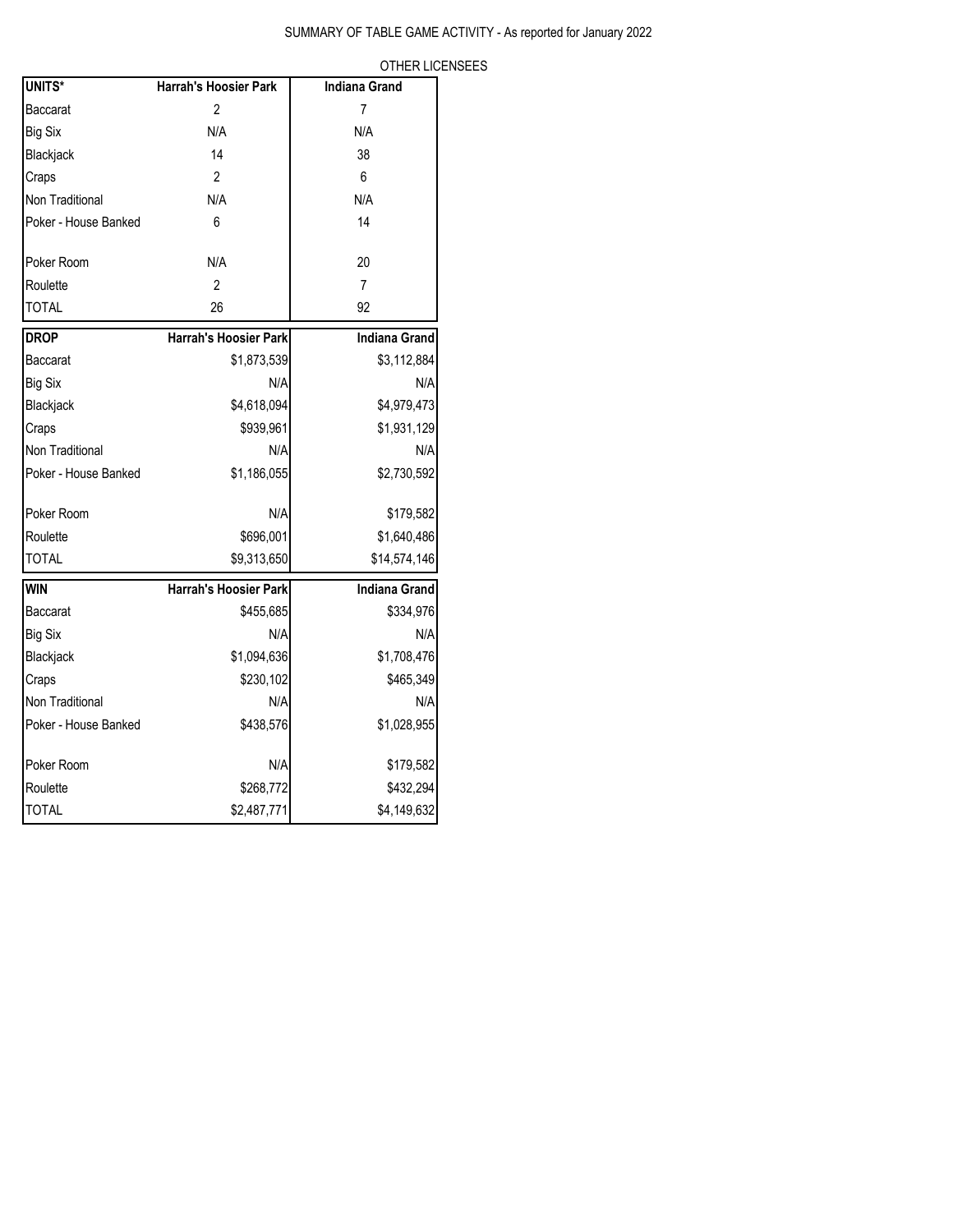# SUMMARY OF EGD ACTIVITY - As reported for January 2022

| <b>INORTHERN LICENSEES</b>               | UNITS* | <b>COIN IN</b> | <b>WIN</b>   |
|------------------------------------------|--------|----------------|--------------|
| <b>Ameristar Casino</b>                  | 1,262  | \$145.430.241  | \$13,192,072 |
| <b>Blue Chip Casino</b>                  | 1,422  | \$99,415,111   | \$8,948,331  |
| <b>Horseshoe Hammond</b>                 | 1.903  | \$210.954.073  | \$20,861,698 |
| <b>Hard Rock Casino Northern Indiana</b> | 1,647  | \$214,374,075  | \$20,135,606 |

| SOUTHERN LICENSEES              | UNITS* | <b>COIN IN</b> | <b>WIN</b>   |  |
|---------------------------------|--------|----------------|--------------|--|
| <b>Bally's Evansville</b>       | 995    | \$112,543,556  | \$11,168,550 |  |
| <b>Belterra Casino</b>          | 977    | \$61,924,671   | \$5,849,457  |  |
| <b>IFrench Lick Resort</b>      | 754    | \$60,027,058   | \$5,390,616  |  |
| <b>Caesars Southern Indiana</b> | 1,099  | \$148,505,738  | \$14,484,525 |  |
| <b>Rising Star Casino</b>       | 632    | \$30,700,910   | \$2,936,951  |  |
| <b>Hollywood Lawrenceburg</b>   | 1,332  | \$124,558,118  | \$11,290,418 |  |
| RACINO LICENSEES                | UNITS* | <b>COIN IN</b> | <b>WIN</b>   |  |
| Indiana Grand                   | 1,451  | \$197,347,363  | \$20,876,947 |  |
| Harrah's Hoosier Park           | 1,245  | \$176,149,316  | \$17,680,987 |  |

Last updated on 02-07-2022 by IGC. For questions regarding this report contact William Quist at wquist@igc.in.gov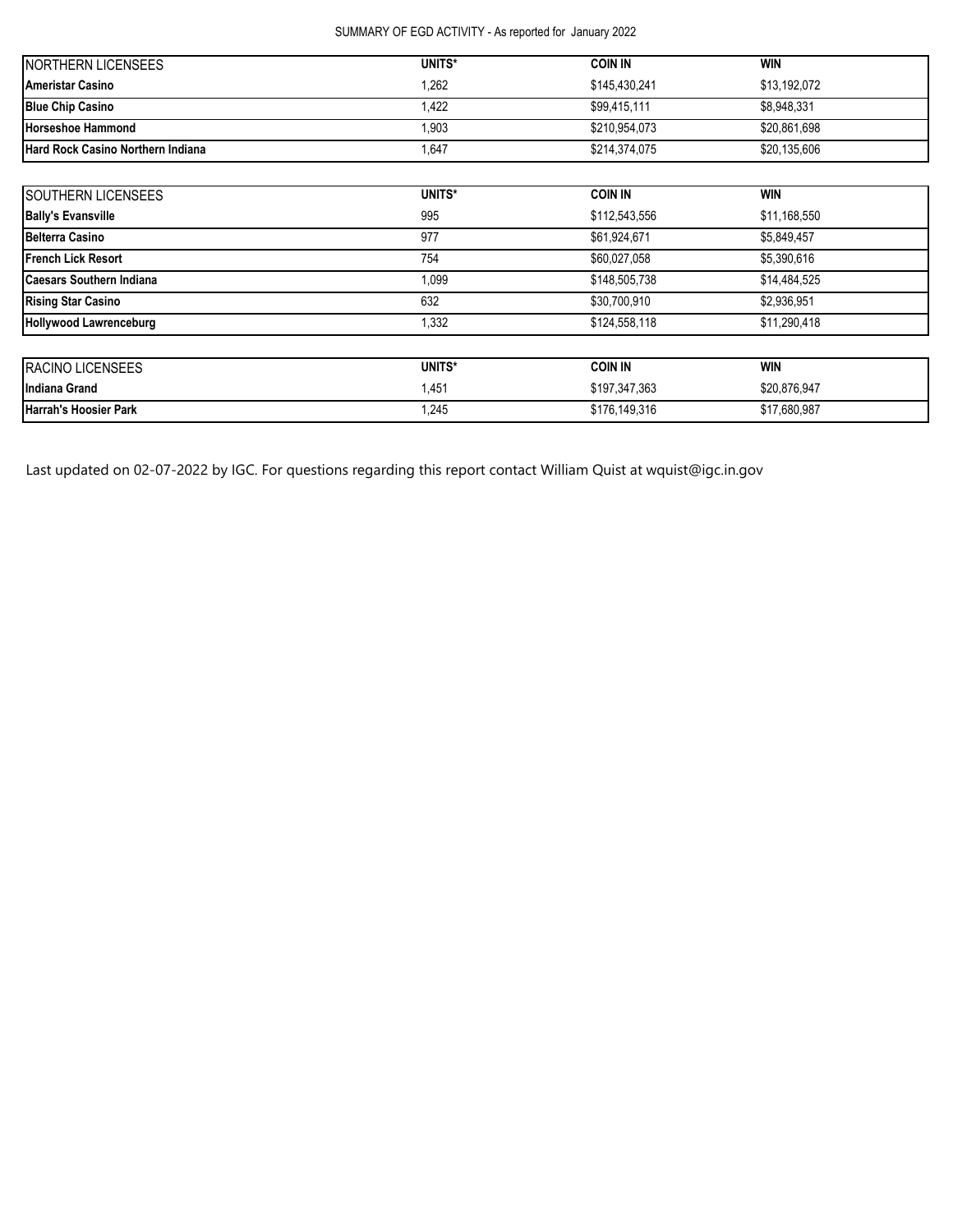# INDIANA GAMING COMMISSION

## Summary of Sports Wagering Tax - As reported for January 2022

| <b>ISPORTS WAGERING AGR</b>       | Handle        | Taxable AGR* | <b>Sports Wagering Tax</b> |
|-----------------------------------|---------------|--------------|----------------------------|
| Ameristar Casino                  | \$168,896,381 | \$11,164,976 | \$1,060,673                |
| Bally's Evansville                | \$1,888,699   | \$148,522    | \$14,110                   |
| Belterra Casino                   | \$55,466,512  | \$4,991,832  | \$474,224                  |
| <b>Blue Chip Casino</b>           | \$127,247,298 | \$12,191,801 | \$1,158,221                |
| Caesars Southern Indiana          | \$3,520,145   | \$547,576    | \$52,020                   |
| <b>French Lick Resort</b>         | \$17,510,095  | \$920,837    | \$87,480                   |
| Hard Rock Casino Northern Indiana | \$0           | \$0          | \$0                        |
| Harrah's Hoosier Park             | \$59,381,201  | \$1,900,356  | \$180,534                  |
| Hollywood Lawrenceburg            | \$48,079,629  | \$1,913,252  | \$181,759                  |
| Horseshoe Hammond                 | \$7,673,010   | \$618,928    | \$58,798                   |
| Indiana Grand                     | \$5,262,564   | \$786,406    | \$74,709                   |
| <b>Rising Star Casino</b>         | \$5,213,115   | \$387,870    | \$36,848                   |
| <b>TOTAL</b>                      | \$500,138,648 | \$35,572,355 | \$3,379,374                |

\*Sports Wagering Adjusted Gross Revenue reflects the Handle (wagers) less the payouts on winning wagers made during the reporting month and adjustments made. The Handle includes wagers received for future events in which the payout would not be made on a winning ticket until a future month. Therefore, a relevant win percentage cannot be calculated by simply dividing the Gross Revenue by the Handle reported during a like period.

\*\*Harrah's Hoosier Park reported amounts includes the associated OTB's located in Indianapolis and New Haven.

\*\*\*Indiana Grand reported amounts includes the associated OTB located in Clarksville.

| State Wide Handle by Sport | Month         | YTD             |
|----------------------------|---------------|-----------------|
| Football                   | \$118,296,662 | \$736,857,011   |
| Basketball                 | \$192,390,076 | \$564,105,296   |
| Baseball                   | \$24,156      | \$221,056,152   |
| Parlay                     | \$122,596,621 | \$707,161,412   |
| Other                      | \$65,081,486  | \$403,168,914   |
| <b>TOTAL</b>               | \$498,389,001 | \$2,632,348,785 |

Note: The Handle by Sport numbers are unaudited amounts used for informational purposes and not used in the calculation of taxes.